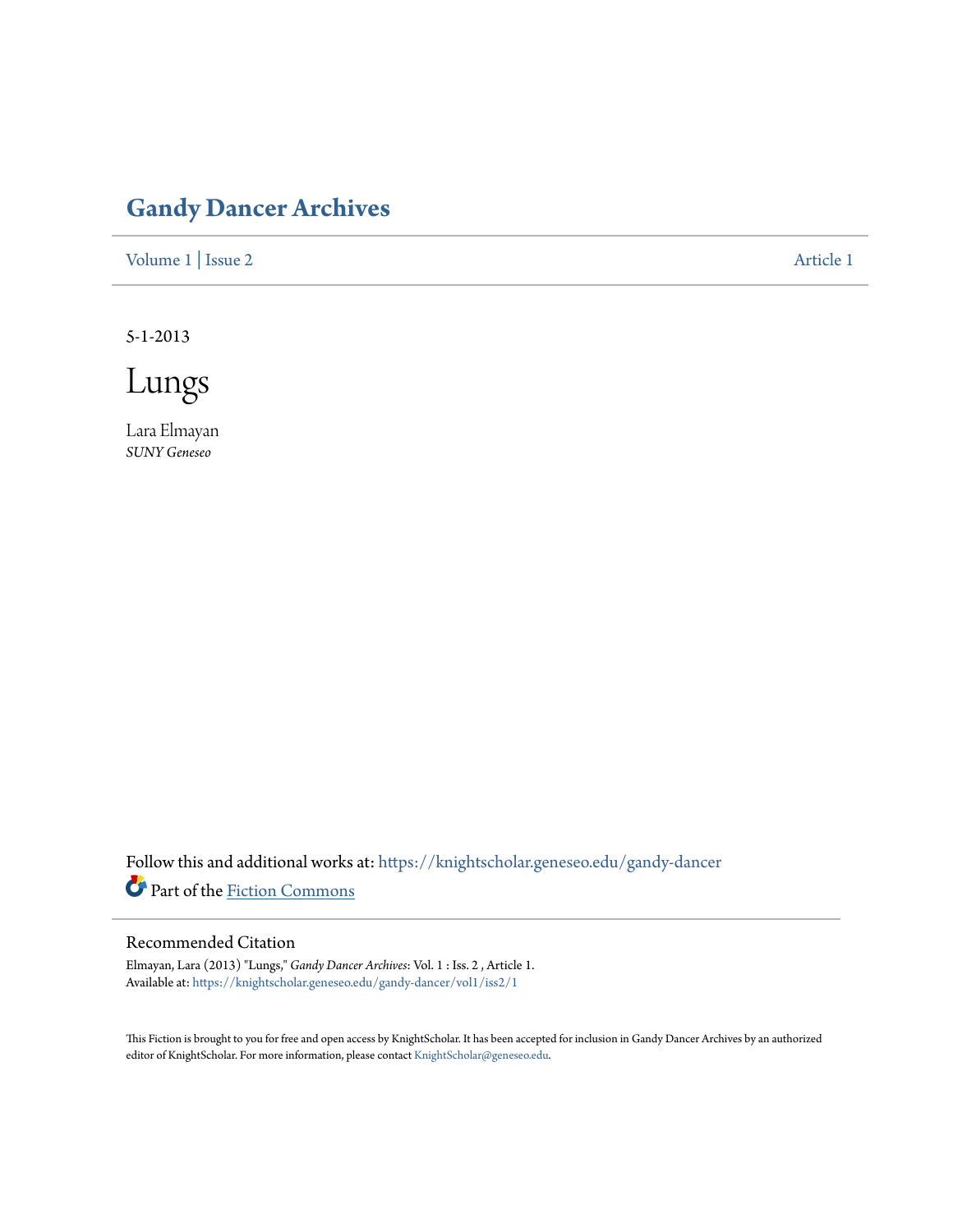## LARA ELMAYAN

## **Lungs**

In my very best fantasies, you are dead before you touch the ground; very neat, very easy. Your blood blooms like an exotic flower on the wall behind you, forms a modern art masterpiece. I shoot you between the eyes, but there are no brains on the wall, no fragments of skull. Just blood, bright and cooling fast. Neat. Easy. You don't fall to the floor; you slide. Breathing cut off like a paused record. It's neat. It's clean. I'm always humane. You leave no ghost.

Joel says you are gone now, hidden somewhere down south. South does not seem right for you; it does not seem right for the boy I thought I knew, with his corduroy and vinyls and patient potential for destruction. South is for spiritual refugees or simple criminals, men who drink too much and hit both of their wives or shoot their neighbors' show dogs. You—you are not simple. It took me nearly a year to figure that out.

I ask myself sometimes whether I was even looking for simplicity, and the answer tends to be no, which makes me a hypocrite. But I was looking for purity, whether I knew it or not. And you seemed pure—oh God, you seemed *pure*. You dressed darkly and laughed darkly, which I understood, because I did it too, but I thought you were one shiny kid. You had your clear skin and gold hair and you acted like you hated it, hated the pretension and the shine and the idea of beauty, but I knew you didn't. I thought in terms of literature and thought you were the foil to me. I assumed purity.

A year ago, after Joel had introduced us and before Poughkeepsie, he had come up to me, awestruck, said something like, you look peaceful. It surprised me too, and I smiled at him, said, I think I am. Whether I had temporarily found peace or I confused for peace the period of non-anger and non-fear of the world that you brought, I don't know. Joel knows nothing. No one has told him anything; you've abandoned campus and as a friend or social creature or being, I was never really here. When he sits next to me now, even in this frigid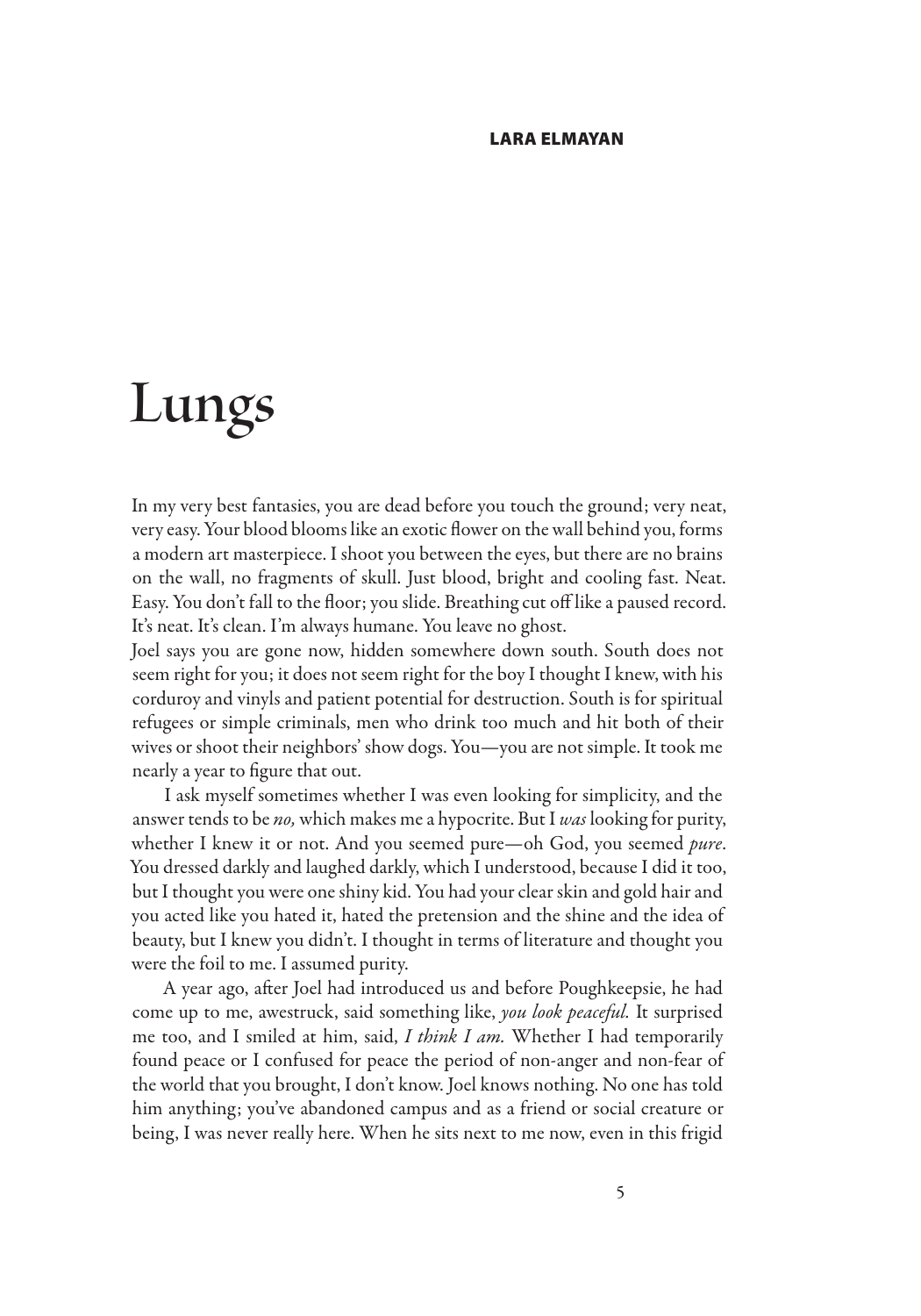November air, he leans away a little to avoid the smoke I exhale. But maybe it is something more; maybe it's a sixth sense, him wising up, smelling the danger mixed in with the smoke, finally picking out the pieces of a story he does not want to hear.

"I'm finding him this weekend," I tell Joel.

He stares at me.

"I know the name of the town," I inform him simply. "And I know you knew it for a while and you weren't telling, by the way. So thank you for *that*."

"I didn't want you going there."

"Why? Afraid?"

He hesitates, a faint blush rising up in his neck. "I don't know. A little."

I take my cigarette from my lips to force a laugh. "What do you think I'm going to do?"

Joel smiles a little, half-heartedly. "You know, you're the only person I know who enjoys promoting fear."

I shrug. "Consider it a safety net."

"I'll try. Why do you think I was talking about you?"

"What?"

"Why do you think I meant that I was afraid of what you were going to do?" I'm silent for a moment. "I don't know. Were you referencing your best

friend?"

"I guess. I wouldn't call him my best friend anymore. Listen, you're going to think I'm crazy, but—" he leans forward "—I don't like the idea of you with him. Dean is… he isn't a good person."

"Too late," I tell Joel bluntly.

"What?"

"Never mind," I say, wishing I had shut my mouth. To his credit, Joel does not press on. I ask, "What do you mean, not a good person?"

"I don't know. I'm sorry I said that. It's not what I meant. But I don't like the effect he has on you—had on you."

"He doesn't have an effect on me."

"He does, though. You obsess over him, and it's scary. Since you went on that trip with him, you've…. Listen, this sounds terrible, but do you have any friends besides me anymore?"

"It's not terrible," I say dryly. "No, I don't. But I've never had any friends besides you. In fact, I'm flattered that you even consider us friends."

Joel looks hurt. "Of course we are. You don't consider us to be? This is exactly what worries me. This, and you drink more and smoke more than before. And the thing is, you don't even like it."

One of the many reasons I avoid friends: you underestimate them, and then one day, suddenly and without warning, they decide to become observant. But all I reveal is irritation, and say, "You sure know a lot, don't you?"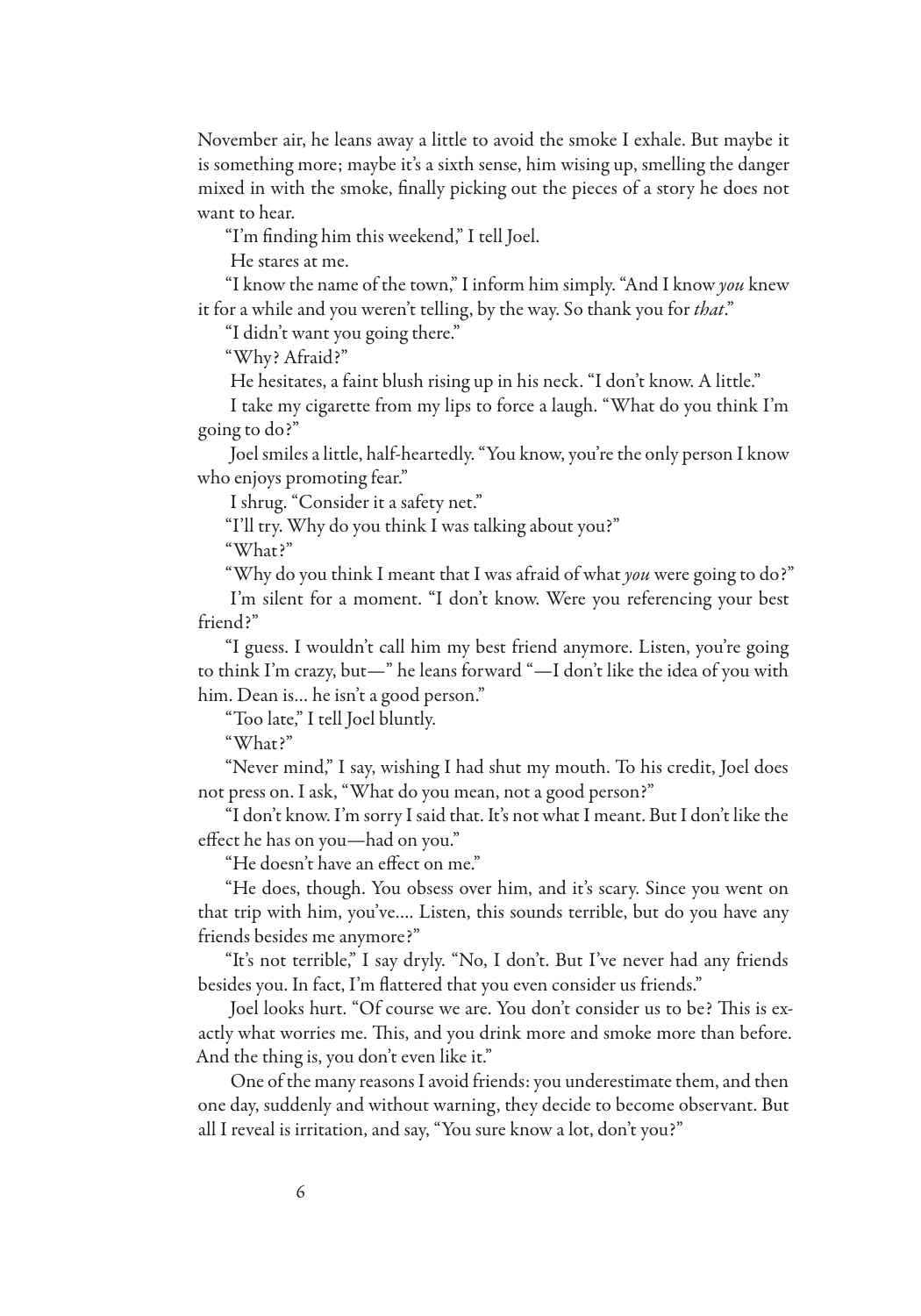He sighs. "Okay, do that. Be difficult like always while people try to look out for you. Just answer this: were you in love with him? Or, are you?"

I choke a little on the smoke of my cigarette, an aggravation I thought I had gotten past years ago. "No!" I say, bewildered. "God, no."

"Okay." Relief !oods his face. "I'm glad, because…. You know, I'd thought maybe something had happened on the trip you guys took. Jesus, look at your hand."

I look. It's trembling. Cigarette ash distributes itself on the table. I put both hands under the table and grip my thighs to steady them, although all it does is make my legs shake too. I do not look at Joel; I don't want to see that he sees. As flatly as possible, I tell him, "You're paranoid."

"Don't find him," Joel says. He tries to stare me down with the eyes of an abandoned puppy — pleading, pitiful, pathetic. "Don't go. I'm asking you this for your own good."

"That's a dumb thing to think about," I snarl. How terrible and freakish that we're friends, or whatever he wants to call us. How awful for him. I think to him: This is your cue! Leave me. You don't need this, you don't want to be involved, get out, please. But he doesn't pick up on my thoughts, and it's me who stands up to leave.

The room spins. I clench my toes to the ground, attempt to stay standing, keep my posture. "I'm leaving tomorrow," I throw to him carelessly, directly to the too-soft, too-hurt, brown eyes. I fight for balance, and without victory, leave.

What drew me to you was your smile, precisely because it reminded me of nicotine and I liked that, the sound of it: nicotine smile. In retrospect, it didn't mean much – the words just sounded cool and dangerous in my head and I wanted to use them. I didn't even know if you smoked.

It turned out that you didn't, which I liked, but that was the year I started. Even then I needed to destroy things. I'd thought punishing my lungs might be an interesting experiment.

It wasn't that I thought smoking was cool; it was that, in some twistedly romanticized way, I thought the masochism was. I thought beauty and health and living were silly things to idealize (why obsess about things that did not belong to you?) and I supposed that I wanted to mock everyone who held them as their highest reverence. I had watched my peers hopelessly strive for vanity, walking through drugstore aisles wild-eyed and clutching tanning lotion and Maybelline and diet pills to their chests like Bibles. Through the windows of salons were visions of their future: middle-aged women with Crayola faces who had years ago lost sight of their necks but faithfully had their head re-bleached and fried every month, as if having MTV-appropriate hair would narrow their waistlines, tighten their skin, transform them back into the unattractive teenagers they were, in bodies that were at least accepted by desperate adolescent males. I thought it was silly, all of it, and I thought they were silly, that pulsing obsessive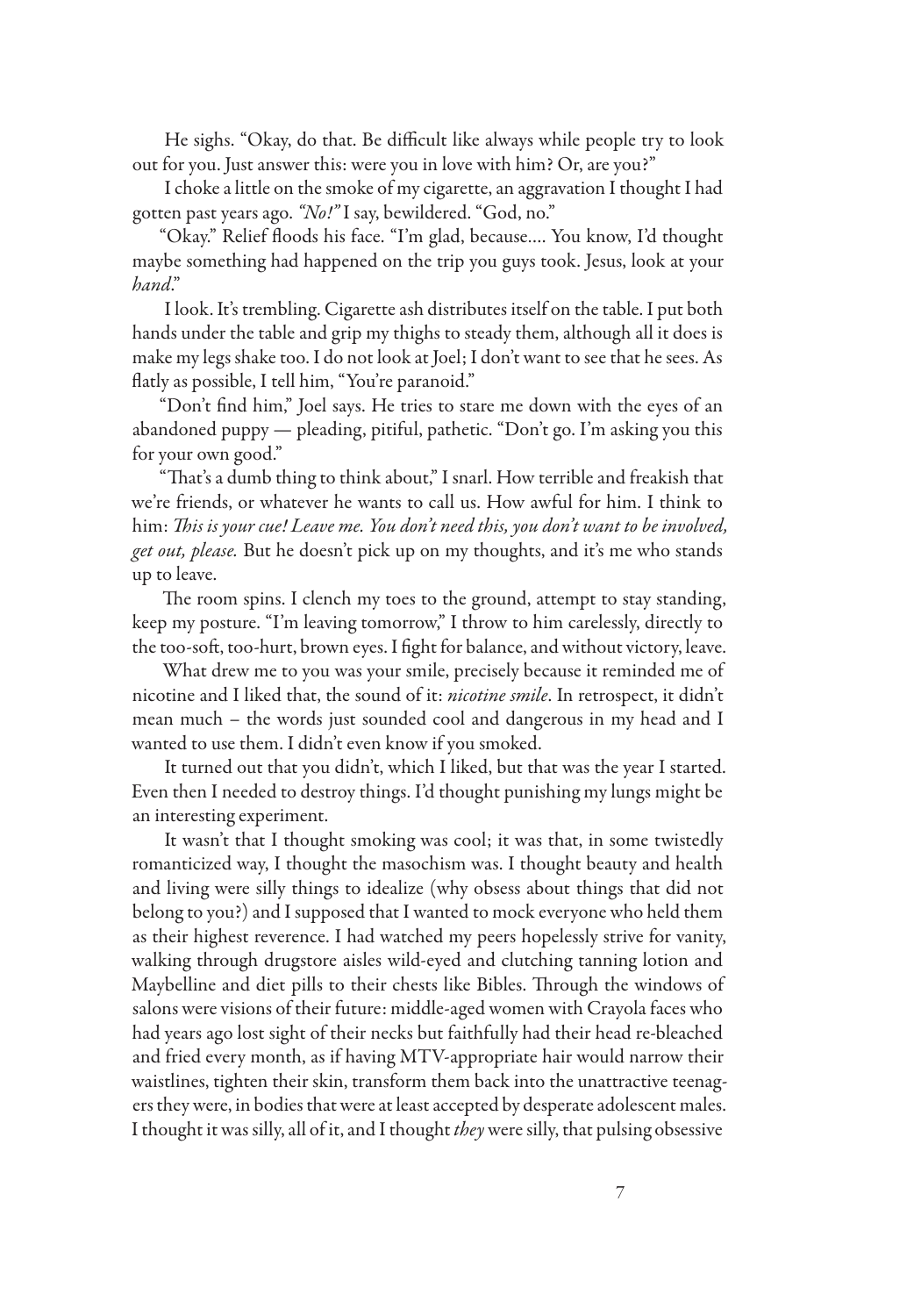consumer mob, so I pushed the futility of their very lives in their faces. Yes! Watch me! I commanded silently, whenever I flashed them a smile after catching their stares. Do you see the futility of it all now? I can smoke and blacken these teeth and rot this skin and wear ugly clothing and still look better at 6 in the morning than you will look on your wedding day.

Had they heard the thoughts in my head or looked inside me, they would have vomited. In the dreams where I was flung from the car and watched my own autopsy from above, the doctors opened the torso and then exclaimed in horror, *Oh dear Lord, what is this?* while staring down at the most hideous human insides they had ever seen, a blackened appendix, a stomach partially eaten away by its own acid, intestines like a mutilated snake, a heart that had started its decay nineteen years before it stopped beating.

How strange, I would think whenever I looked into a mirror, always in the detached, impersonal way accountants looked at paintings. How strange to have this body chosen for me. In some kind of repeat freak accident, the nice girls with nice brains and nice philosophies were somehow nearly always given the unfortunate bodies. I tried to convince myself that the irony was amusing.

In Biology class, the girl in front of you would pull out her compact and some makeup tools and fumble with her face for a minute. I could see the amused condescension in the muscles of your face. You would turn to the side and grin at me, as if we were sharing some private, terribly funny joke—one that, I realize now, you knew I wasn't quite in on yet.

Another thing I had liked about you, before Poughkeepsie: you drank whiskey, not beer. You watched foreign #lms. You wore an army-green jacket. You quoted William Burroughs, even though nobody knew what you were talking about, or perhaps because of it. You smiled rarely but the rare smiles were at me and I thought, nicotine. You were so close to being indifferent.

I thought you bled poetry.

You had a 1994 Cadillac that I was in love with. As a rule, I hated loving anything, but if you had to love something, the more materialistic, the better and it was a nice car. It was clean and it looked good under moderate sunlight, like its owner. On the trip to New York, I got attached to that car. I had thought that I wouldn't mind driving in it with you indefinitely, always with the destination, the possibility, of New York. In Poughkeepsie, where I knew we wouldn't reach New York, I scrambled for some rocks on the ground to throw at the car. I was disoriented; I don't know if they hit.

You wanted to look at graduate schools, and you invited me, confidently, smilingly. I said, Great, graduate schools, but really, I couldn't wait until graduation to leave. I needed to transfer as soon as possible. Our campus was suffocating me, and it was getting hard to maintain indifference about it. It was even harder to act indifferent about our temporary escape. We were going to look at Philadelphia, cross the Pennsylvania border, look at schools in lower New York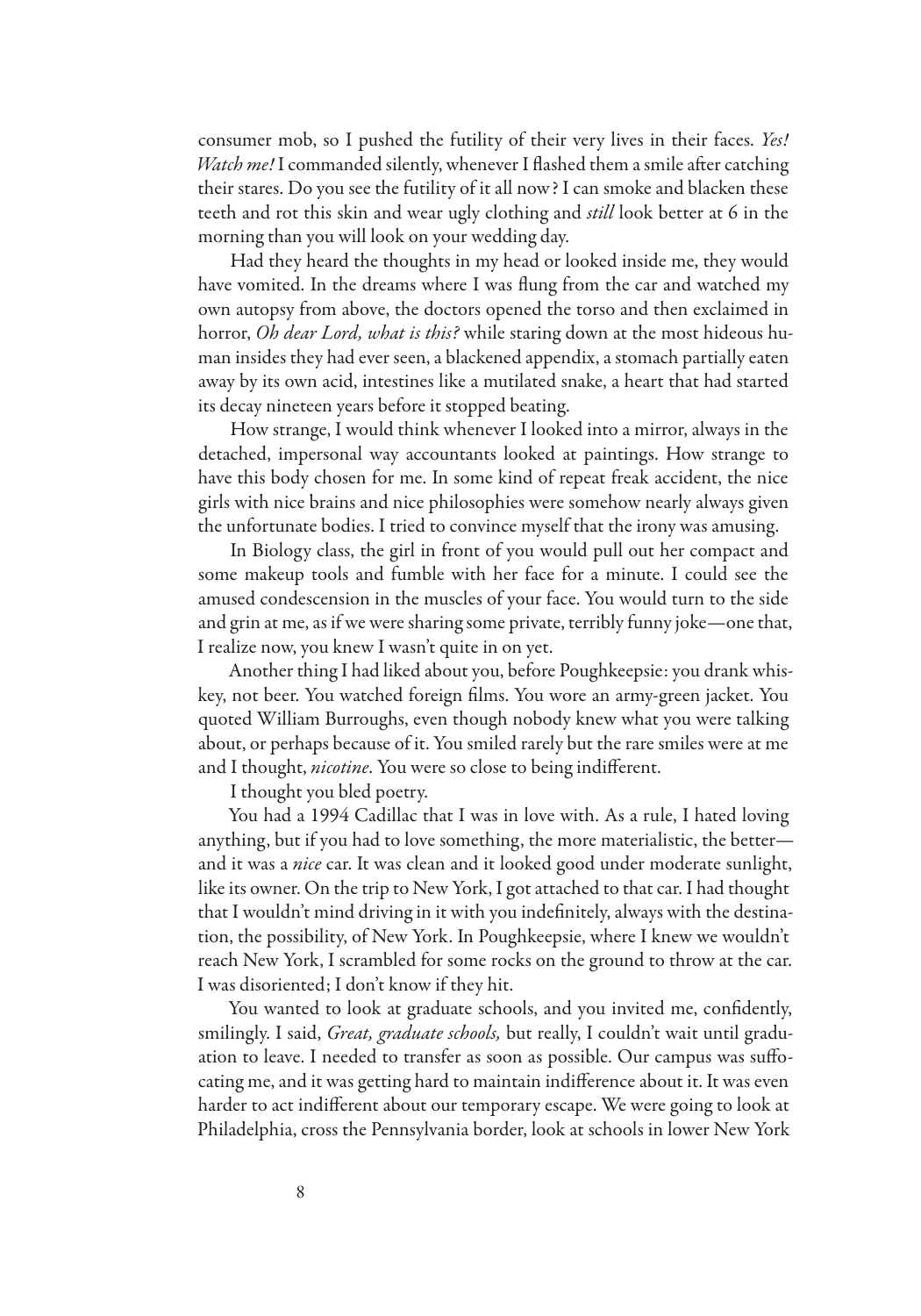state, and stop in New York City before turning back. The possibility of New York thrilled me. I stayed quiet about it.

You didn't like my silence. We talked as we did when we had met – you said something witty and cute, I replied with something witty and snarky, very Oscar Wilde-esque, very prettily shallow—but my thoughts were foreign to you. Once, desperate for something, you said to me, You really have no feelings, do you? I had looked at you curiously, thinking of how to answer and wondering why we were friends. I prayed silently that it wasn't because you liked how I looked, although truthfully I could think of nothing else that could've been attractive about myself. The worry nagged me a little, but mostly I thought you were too smart to fall for anything external. I thought you could see past it. I overestimated you.

Here's the truth: I liked you. I liked you so much pre-Poughkeepsie that I couldn't think of being anything but your friend, or anything but a passing acquaintance. I was human enough that my sadism wouldn't extend to you. I didn't want you to have to deal with me and everything I came with. I didn't think you deserved it.

At Poughkeepsie, after the bar where you kept refilling my drink and my eyes clouded over, in the motel room you followed me into, you told me I deserved it. Onto the bed where you thought my senses were dulled and the fighting was just a reflex but I felt it, I felt everything: You deserve this, you bitch.

My car is no 1994 Cadillac, but it works. It will get me to you. What New York used to occupy in my mind is now filled up by you. I dream now only of your face when your door opens to reveal me. This road, the fading towns and rotting cities I pass by are all incidental and meaningless. You are the destination. If that sounds romantic, it is. Poets, for as long as they exist, will aspire to deaths as beautiful as yours.

After it was done, you fell asleep. The small part of me that was not silently screaming in pain and disgust wondered how something as peaceful and guiltless as sleep could come to you after what you had just done. Your face was on my neck, intimately, as if we were lovers, as if I had not kicked and screamed and fought you with every cell in my body.

The dead weight of your hand was still on the bottom half of my face. Ten minutes before, you had clamped it over my mouth to prevent me from screaming for help, and it had taken me a few seconds of trying to bite you before I realized that you were also covering my nose, and I that couldn't breathe. I tried to jerk my head away, to open my mouth, desperate, searching for air. You were busy elsewhere, drawing blood, pushing into me; you didn't notice. Your fingers were tight over my skin, and when I was able to break my lips apart the slightest fraction of an inch, all I could taste was hot, recycled exhale.

In that moment of terror: the realization that broke through my mind was as sharp and surprising as an intake of pure oxygen. The one desperate thought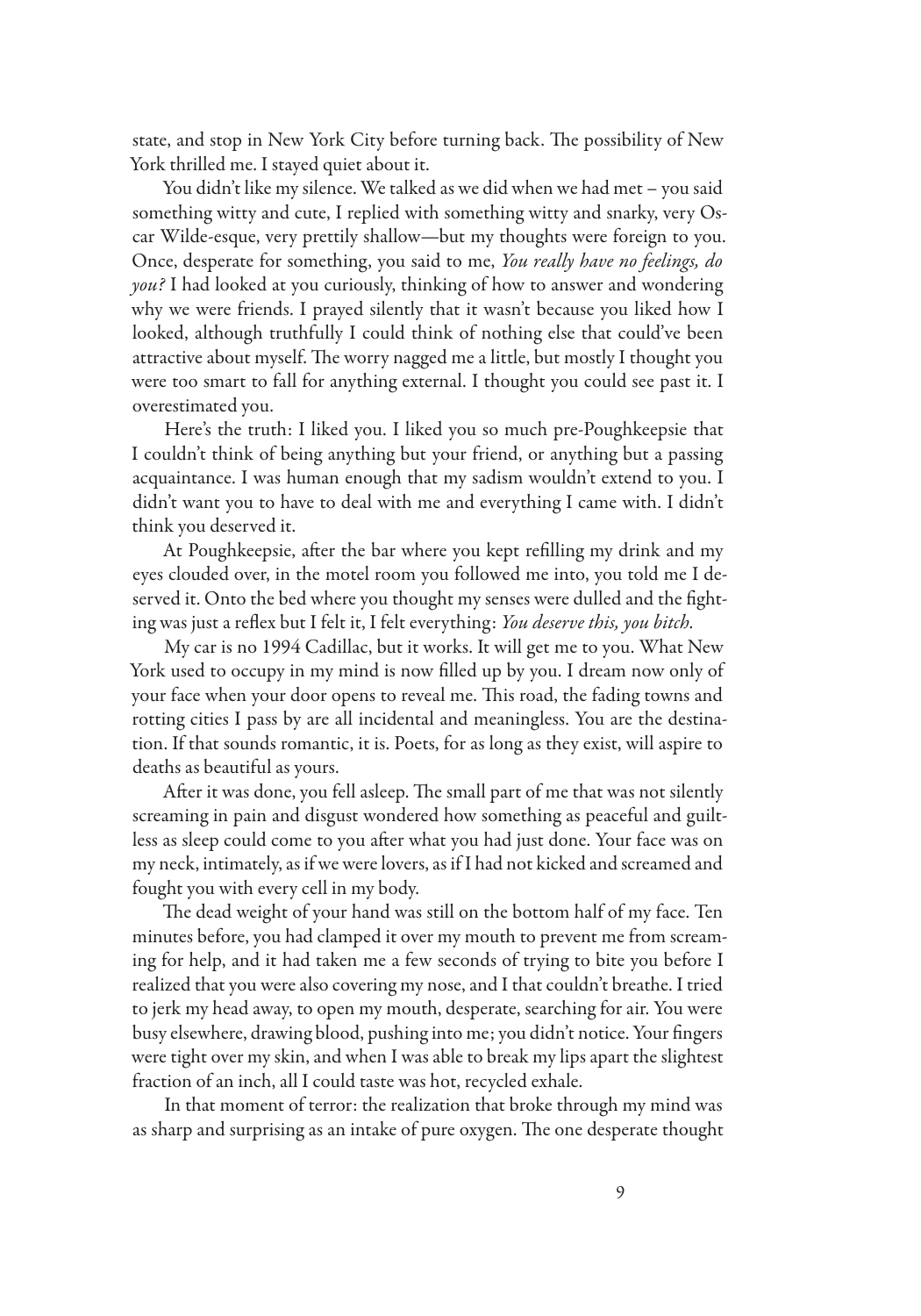was: I want to *live!* I wanted to live, I wanted to live, I wanted to live, even more than I wanted your skin off of mine, even more than I wanted you dead-I wanted to *live*. And my whole being was suddenly concentrated in my lungs what miracles they were—gasping, gasping, searching for life. And then, miraculously, the grip of your hand slackened, slid downward—and one of my nostrils make contact with cool, clean air.

There are no sufficient words to describe the ability to breathe. It has been attempted before, but we fall short. Metaphors just utilize breathing; they can't describe it. I once fantasied about telling someone everything. But how to even begin? Even if I found the words to relay the moment when you pushed into me and everything else slid out mutilated, even then, how, later, could I describe that instant when my lungs reclaimed air? How could I have made anyone feel the sharp joy of oxygen? I suppose I would try to search, and fail. I would scramble. I would hesitate, and inhale deeply, and then I would say, It was like breathing.

After it was done and you fell asleep, I wriggled my arm out from its holding cell between my back and the mattress, and tore your hand off my face. I struggled out from underneath your weight and fell a short distance to the floor. The pretense of never crying was lost. I could not put on the same clothes you had torn off of me. I pulled on the long coat I had come to the room in, the coat I had tossed carelessly on the floor just a few hours before, laughing at something that was so far off now it could not have possibly existed. Now I wrapped it around my destroyed body, buttoned every button, pulled the belt tightly, squeezed my legs together in some type of now useless self-defense. Each twitch of each individual muscle now was a reminder of you.

Before I left, before I crawled out into the April night and crawled and crawled until I was hunched over at some street corner far away, staring ahead wide-eyed for a taxi, I stood over the bed where you now slept deeply. I thought about killing you. I thought about taking the keys and slashing your throat. I imagined uprooting the small motel television and smashing your skull in with it. I pictured waking you up before it happened so you could see what was coming and feel real fear, like I had felt, so you could open your mouth wide for a scream that wouldn't have time to find its way out.

When I left the room, you were still occupying it, alive and whole and asleep.

How that memory haunts me—after all I had destroyed, I could not destroy, out of all things, you. I punished myself for it, interrogated myself, tried to close my eyes and put together the fragments and figure out what held me back. I didn't doubt my physical ability to kill you and I didn't fear any consequences by the law. I wanted revenge. I wanted your worst fears to manifest themselves, and I assumed you would be like the rest of them: afraid of death. In my nightmares, sometimes I would stand over the motel bed with some instrument of death and your eyes would be indifferent, accepting, unafraid. It terrified me